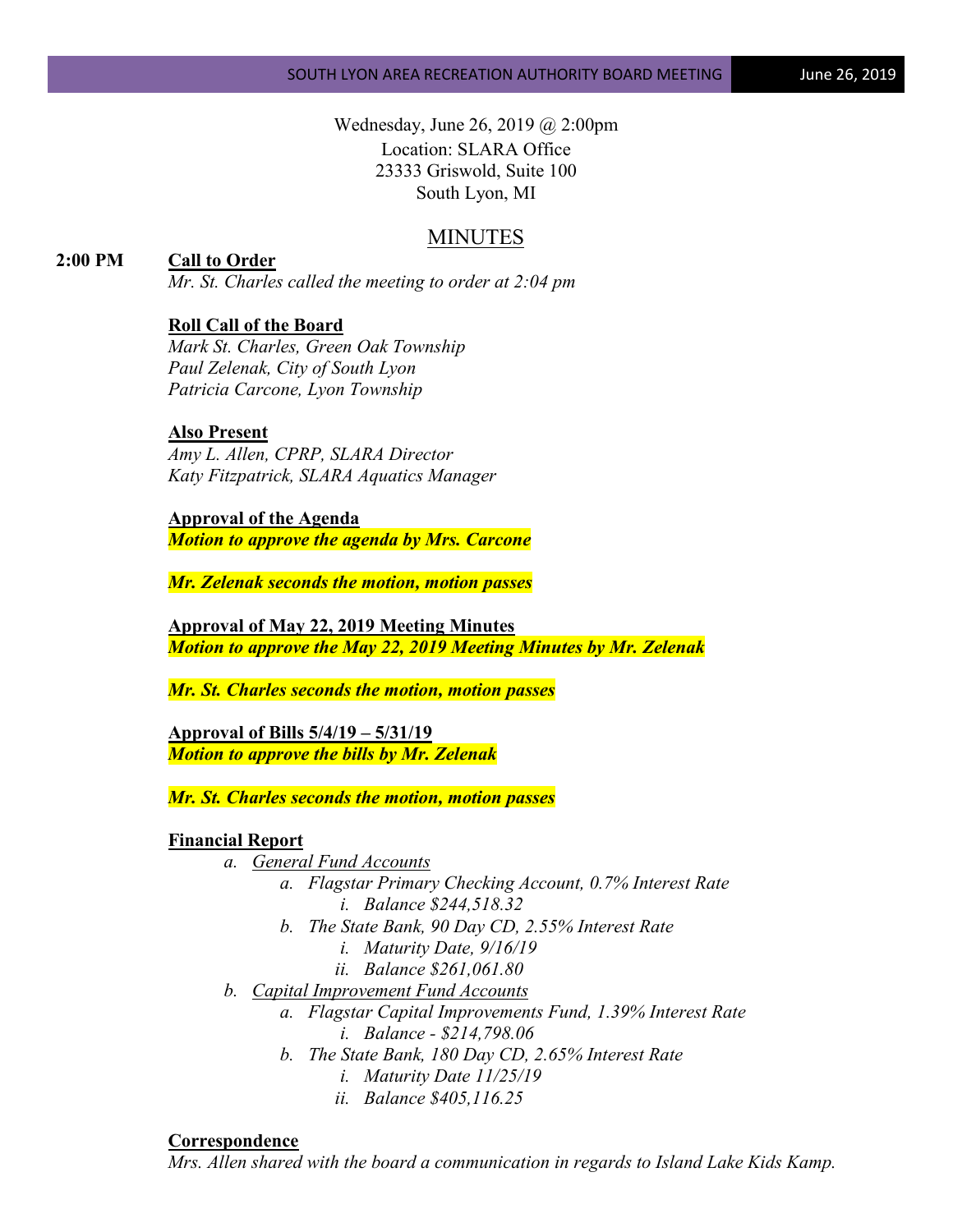#### **"Call to the Public"**

*None*

#### **I) Old Business**

#### **1. SLARA Office Updates**

#### **a. SLARA Staff Meeting Minutes**

*At the last staff meeting everyone gave input on a new registration form that the office will be utilizing. Staff discussed some upcoming events such as the Pup Paw-rade, Pumpkinfest and the Winter Dances. All staff will be helping out with special events as we are not going to try to replace that position until July 2020.*

### **b. Long Term Planning Session – Update**

*Mrs. Allen shared some of the ideas that the staff brainstormed for Customer Appreciation moving forward. This summer SLARA will be hosting a cookout at the last softball games of the season. SLARA is also looking for some swag ideas for class participants that meet offsite. SLARA is looking to partner with an area business to offer coupons on the swim level certificates to encourage people to pick up the certificates.*

### **c. Action Sports – Update**

*Day Camp utilized Action Sports as an alternate field trip location when there was bad weather and the kids loved the space. Things have been going very well there with the summer leagues.*

#### **II) New Business**

#### **1. SLARA Staffing Update**

*Mrs. Allen asked Mrs. Fitzpatrick to attend the meeting to give an update on the Aquatics programs. Lots of programs are running currently. SLARA is working with an individual to offer private swim lessons aimed at competitive swimmers. There is a high school swim camp taking place. We are looking to add some Family Float Nights in the late summer and Fall. Mrs. Fitzpatrick had offered a free swim night to current aquatics participants and it was well attended. SLARA will be running a Pumpkin Dunkin event at the pool this Halloween. As most departments across the state, we struggle to find aquatics staff. SLARA is having to increase pay rates to be competitive with other businesses in the area.* 

*Mrs. Allen shared with the board that Mrs. Bunin is no longer working for SLARA. Mr. Stanley and Mrs. Allen have interviewed candidates for the Assistant Sports Manager part time position and found a very exciting prospect. If the position is approved, the person will be starting the second week of July.*

#### **2. 2019-2020 FY SLARA Budget Public Hearing**

*Motion by Mr. St. Charles to open the 2019 – 2020 SLARA Budget Public Hearing at 2:43 pm.* 

*Mr. Zelenak seconds the motion, motion passes. Public hearing is open.*

*No public was in attendance. Ms. Carcone, Mr. Zelenak and Mr. St. Charles all commented that they had reviewed the budgets and did not have any questions. All adjustment to the budget requested at the May meeting were accounted for.*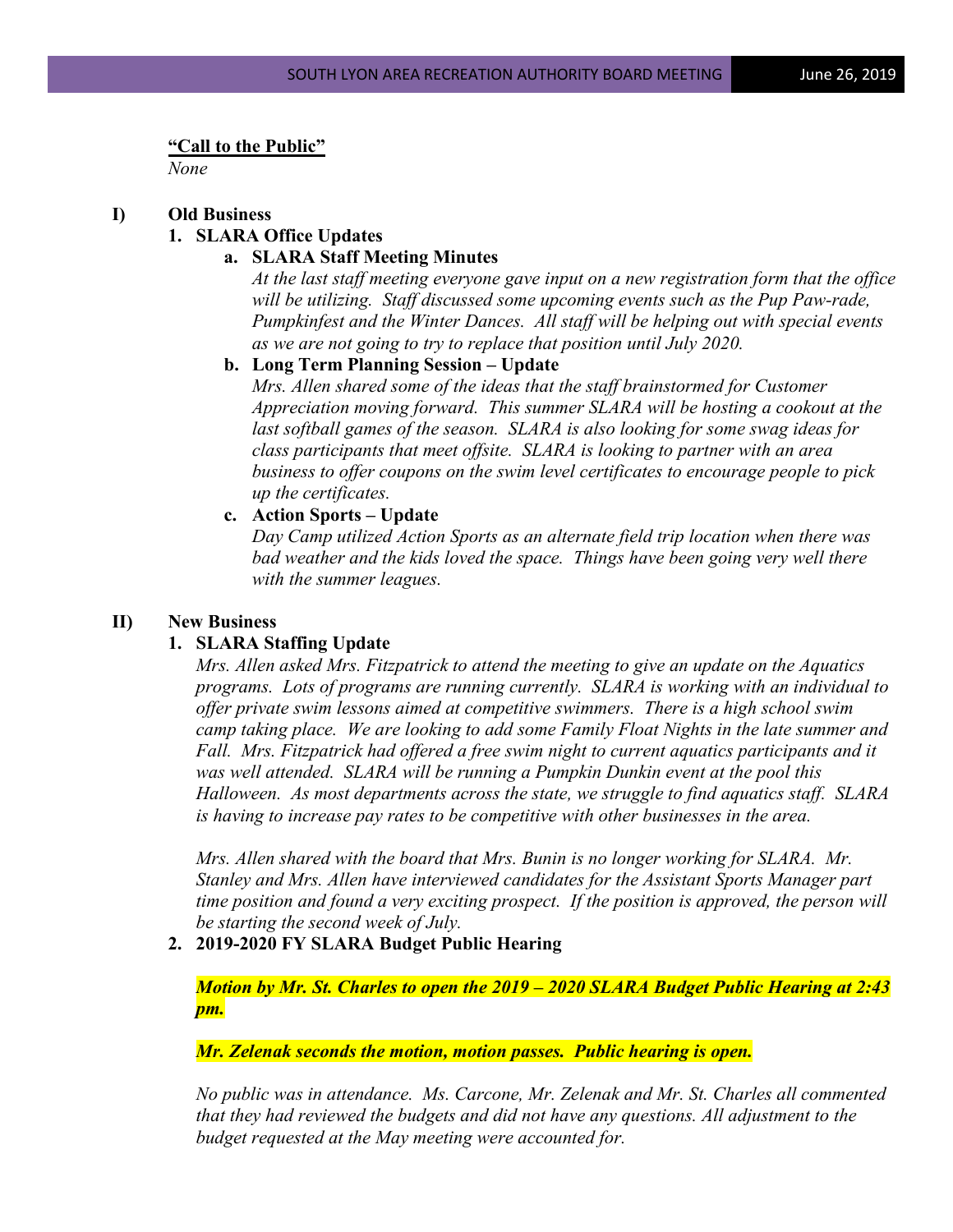*Motion by Mr. St. Charles to close the 2019 – 2020 SLARA Budget Public Hearing at 2:45 pm.* 

*Mrs. Carcone seconds the motion, motion passes. Public hearing is closed.*

**3. Resolution #19-003, Resolution to accept and approve 2019-2020 FY SLARA Budget and the 2019-2020 FY SLARA Special Funds Budget**

*Mrs. Allen presented the board with a copy of the 2019-2020 FY SLARA Budget and Special Funds Budget for review.*

**Consider Resolution 19-003, to accept and approve the 2019-2020 SLARA Fiscal Year Budget by Activity with the total revenues to equal \$904,855.69 and total expenditures to equal \$904,855.69. The 2019-2020 SLARA Fiscal Year Special Funds Budget with total revenues to equal \$19,400 and total expenditures to equal \$130,989.45.**

**Motion by Mr. Zelenak, second by Mr. St. Charles**

**Resolution 19-003, to accept and approve the 2019-2020 SLARA Fiscal Year Budget by Activity with the total revenues to equal \$904,855.69 and total expenditures to equal \$904,855.69. The 2019-2020 SLARA Fiscal Year Special Funds Budget with total revenues to equal \$19,400 and total expenditures to equal \$130,989.45.**

| <b>Roll Call Vote:</b> | <b>Aves:</b> | Mr. St. Charles, Mr. Zelenak, Ms. Carcone |
|------------------------|--------------|-------------------------------------------|
|                        | <b>Navs:</b> | <b>None</b>                               |
|                        | Absent:      | <b>None</b>                               |

- **4. Election of the 2019-2020 SLARA Board of Directors**
	- **a. Current Board Positions**
		- **i. Secretary – Patricia Carcone**
		- **ii. Treasurer – Paul Zelenak**
		- **iii. Chairperson – Mark St. Charles**

*Motion to elect SLARA Board Member positions as follows; Mrs. Carcone as Secretary, Mr. St. Charles as Chairperson and Mr. Zelenak as Treasurer for the 2019-2020 SLARA FY by Mrs. Carcone*

*Ms. Zelenak seconds the motion, motion passes*

### **5. Board Member Comments**

*Mrs. Carcone participated in the Chamber Golf Outing and it went well. Kitefest is over and there was a great turnout. August 17th there will be bands performing for a Musicfest at Atchinson Park.* 

*Mr. Zelenak mentioned that South Lyon will have their weekly Cruise Night tonight.* 

*Mr. St. Charles said the township has signed the contract with an architect firm to design the new fire station which will be located right by the new police station. Green Oak Day will*